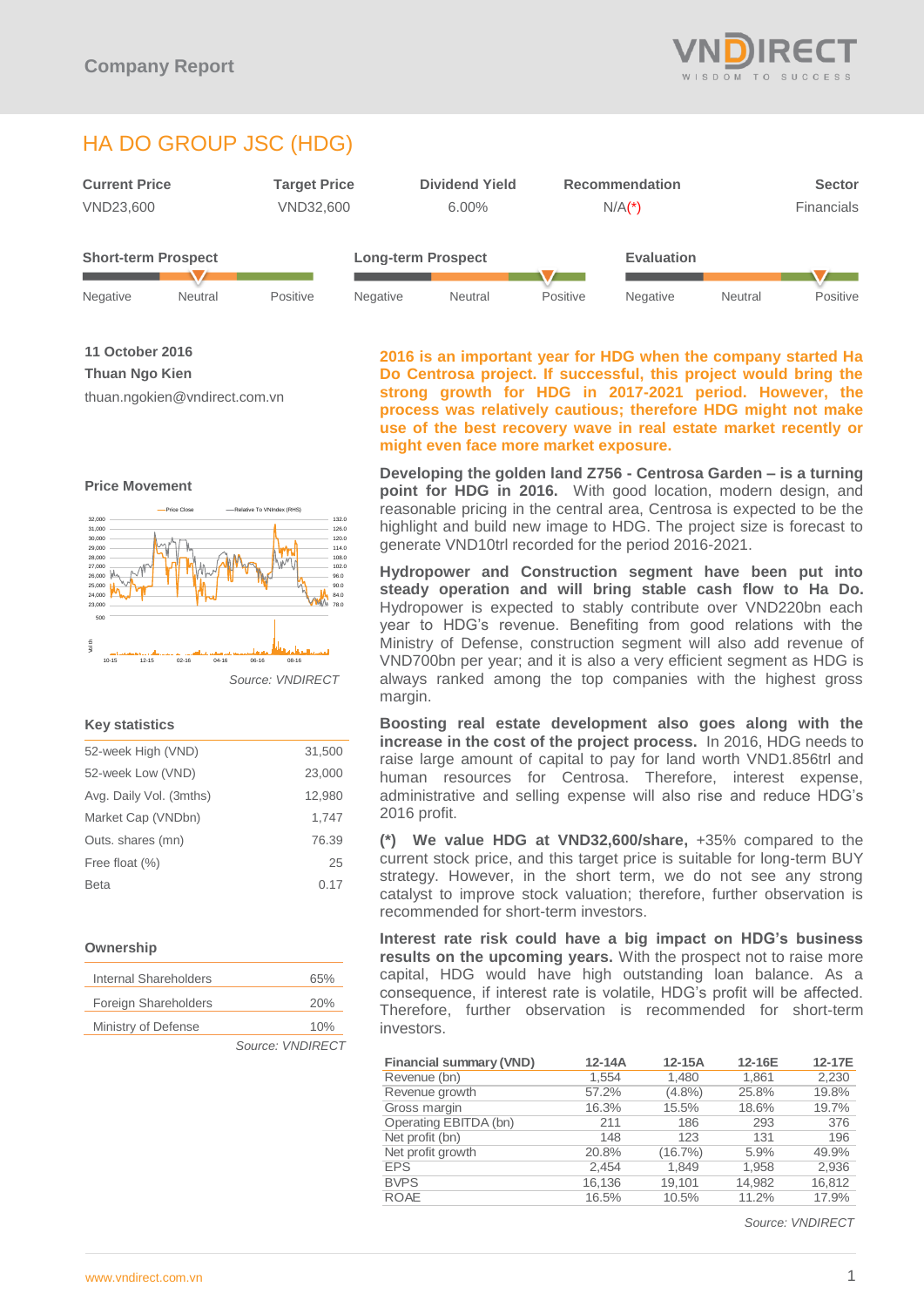

# **COMPANY PROFILE**

Ha Do JSC was formerly a construction company which was established in 1990 and belonged to Ministry of National Defense. In 2004, the company conducted equitization.

HDG's core products include villas, terrace houses, luxury apartments in urban areas in Hanoi and Ho Chi Minh City, offices for rent, hotel, civil and traffic project construction.

The Group's leaders are all military officers so its management model emphasizes discipline and prudence in processing projects. However, excessive caution means the Group might miss golden opportunities to grow.

Also, as most of the management board members are elderly who have reached retirement age, the transition phase could possibly create major changes.

The implementation of much larger projects than those that HDG had done in the past requires advancing its capability of capital mobilization, cash flow management and progress boosting.

# **BUSINESS ACTIVITIES**

HDG's traditional business lines are Construction and Real Estate which contribute 90% to its revenue and profit each. Since 2005, HDG started to invest in hydropower and this investment has accounted for more than 15% of its total assets. Hydropower segment will begin to contribute to HDG's revenue from 2016 with the proportion of 10% and is estimated to grow to 15% in 2019.

The Group currently owns 67ha of land with 11 on-going and to-beimplemented projects. These projects are located in ideal areas of Hanoi and Ho Chi Minh City, and about 50% of the land bank is originally from Ministry of Defense.

# **Development Plan in the 2016-2020 Period: Ha Do Group Targets Its Average Profit Growth of 10% p.a.**

In 2019, over 70% of HDG's revenue is expected to come from Real Estate. With investment strategy for projects and business models producing safe and stable cash flows in the long run, HDG will continue to increase investment proportion of Hydropower and Real Estate.

# **Real Estate:**

• Boosting the development of key projects including Centrosa Garden, Dich Vong Urban Area, and Bao Dai Nha Trang project.

### *Source: VNDIRECT*

Setting growth target for receiving construction bidding of 10 – 20% p.a.

### **Hydropower:**

**Construction:**

• Increasing investment in hydropower and raising current capacity of 64MW (250mn KWh per year) to 200MW in 2020. Total electricity output for 5 years is forecast to reach 1,428mn KWh.



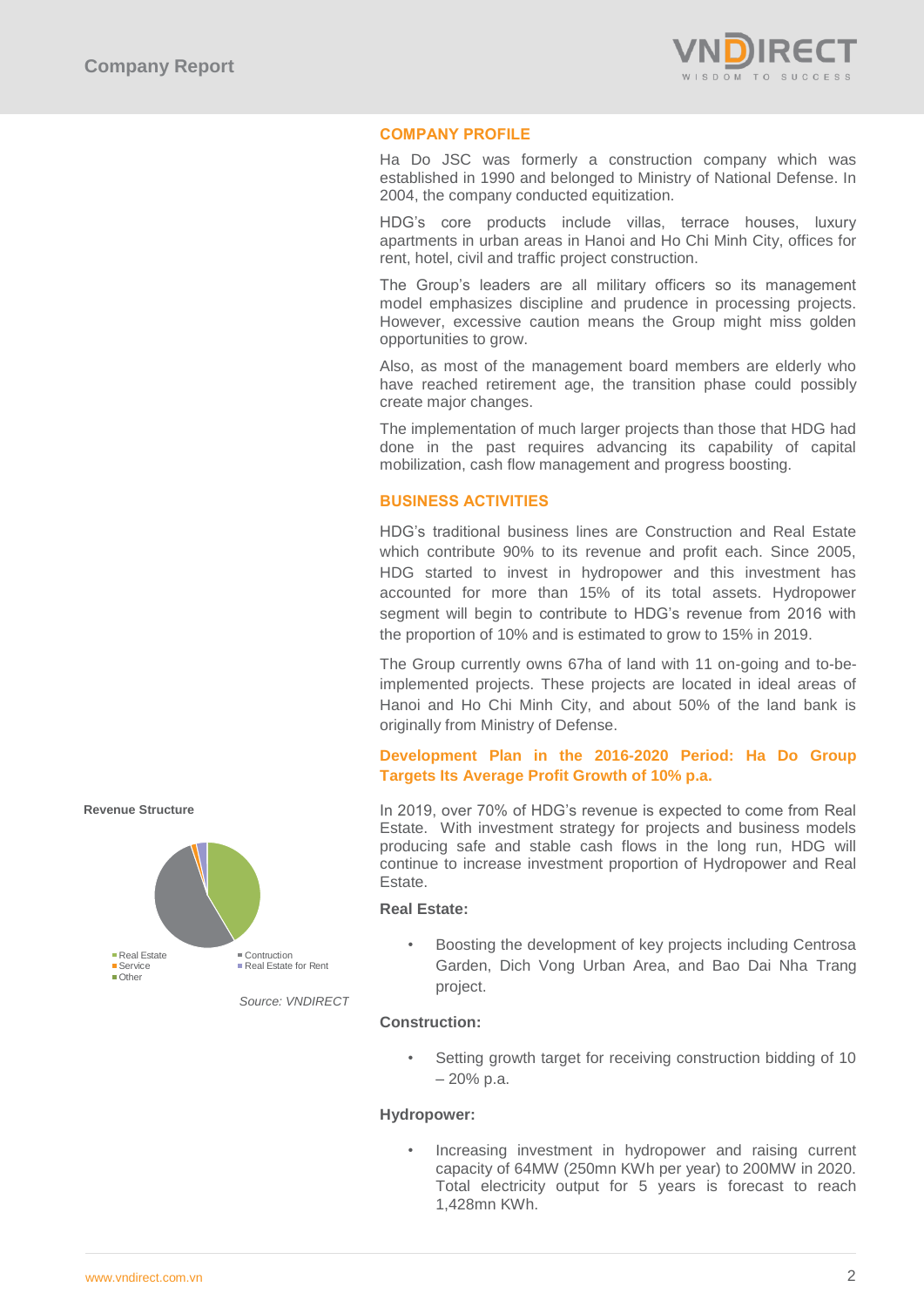

# **Real Estate**

### **Finished Project**

| <b>Finished Project</b>         | <b>Size</b><br>(hecta) | <b>Address</b>          | Total<br>investment(Bn) |      | Finish GFA (m2) | Sale<br>price | Unit(VND)         | <b>Note</b> |
|---------------------------------|------------------------|-------------------------|-------------------------|------|-----------------|---------------|-------------------|-------------|
| Hado Garden Villas              | 0.7                    | District 10. HCM        |                         | 2010 |                 | $15 - 30$     | Bn/Villa          | Selling     |
| Ha Do Nguyen Van Cong Apartment | 0.9                    | Go Vap District, HCM    | 500                     | 2014 | 46.000          | $13 - 15$     | Mn/m2 gross floor | Sold out    |
| Townhouse Z751B                 | 0.3                    | Go Vap District, HCM    |                         | 2008 |                 |               |                   | Sold out    |
| 183 Hoang Van Thai Apartment    | 2.1                    | Thanh Xuan District, HN |                         | 2011 |                 | $30 - 35$     | Mn/m2 gross floor | Sold out    |
| Hoang Sam Apartment             | 0.6                    | Cau Giav District. HN   |                         | 2009 |                 | $35 - 40$     | Mn/m2 gross floor | Sold out    |
| Z751 Apartment                  | 0.4                    | Go Vap District, HCM    |                         | 2009 |                 | 23-27         | Mn/m2 gross floor | Sold out    |
| Dich Vong new urban             |                        |                         |                         |      |                 |               |                   |             |
| Hado Park View Apartment-N10    | 0.5                    | Cau Giay District, HN   |                         | 2015 | 42.388          | 26-40         | Mn/m2 gross floor | Sold out    |
| The villas and townhouses       |                        | Cau Giay District, HN   |                         | 2010 |                 |               |                   |             |
| Housing N04B2                   |                        | Cau Giay District, HN   |                         | 2009 |                 |               |                   |             |
| Ha Do Villas                    | 3.8                    | District 2. HCM         |                         | 2015 |                 |               |                   |             |

 *Source: VNDIRECT*

**HDG has successfully built many apartment and terrace house projects in Hanoi and Ho Chi Minh City, but these are still smallsize ones.** However, HDG's products and construction quality of these projects since 2008 has gained customers' trust. Also, buyers were also handed certificate of land use right and certificate of ownership shortly after 1 year of completion which proves HDG's reputation for its project implementation. Yet, these projects are small ones with only 1 or 2 apartment blocks.

**HDG's projects have lower gross profit margin than other's in the 2014 – 2015 period.** Specifically, HDG's gross profit margin is about 20%, lower than other firms' such as VIC, FLC, NDN or even NTL who shares the same business segment. The main reason comes from the investment whole package including designing, constructing and selling, which consequently leads to higher and inefficient costs.

### **Gross Profit Margin - Real Estate**



*Source: VNDIRECT*

**The lack of determination during implementing projects in golden areas has made HDG miss the opportunity to take use of the recovery in real estate market in the past 2 years**. With the advantage of owning land bank in prime locations, HDG appears to be slower compared to other real estate enterprises in catching the recovery wave in real estate market. Specifically, HDG owed the land for the Centrosa project for a long time, and it should have carried out the project before Ba Son - Golden River project of Vingroup. However, hesitation and lack of determination led to the lateness in implementing the project till this year. Also, with excessive caution in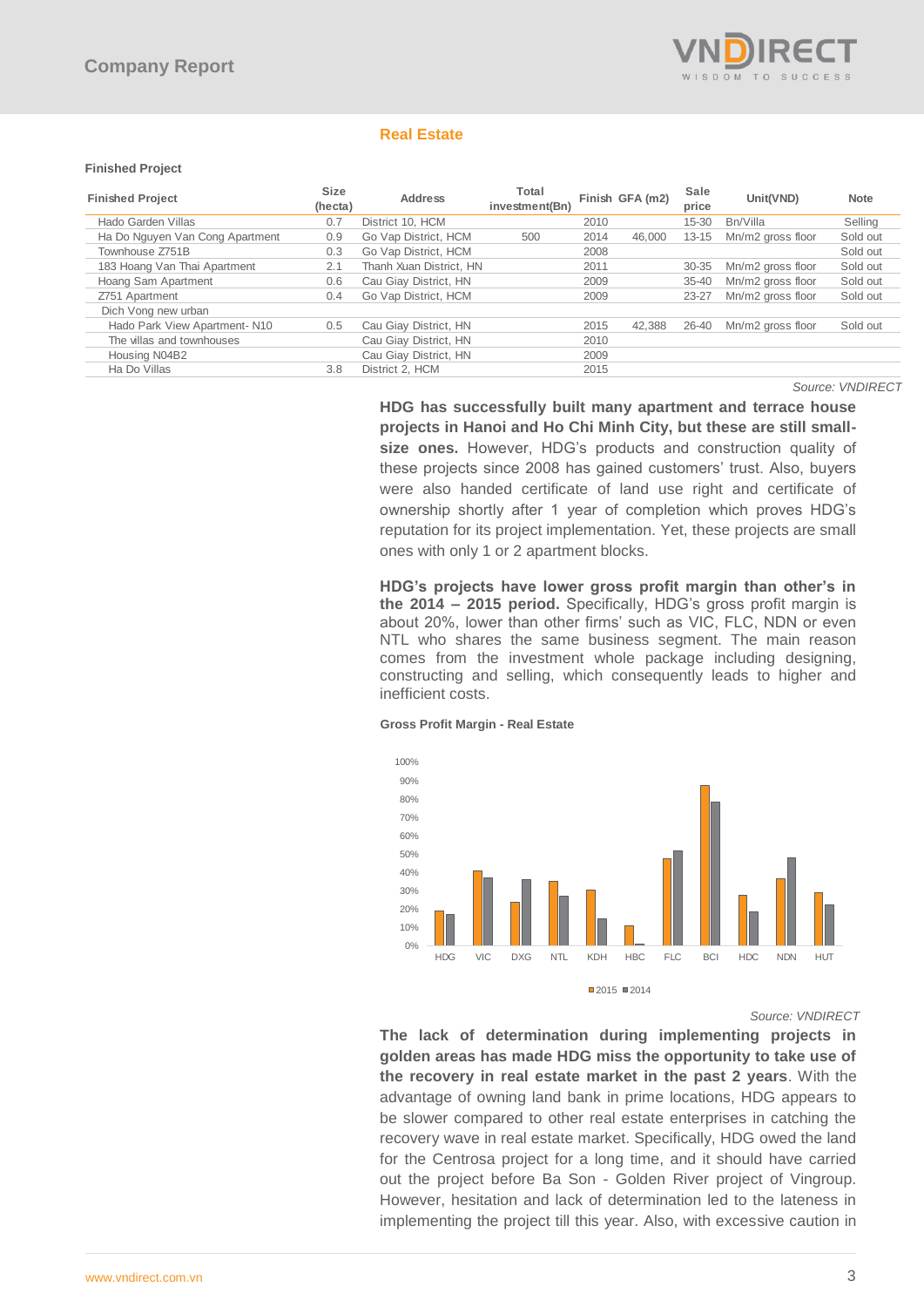

# investing, HDG's project implementation could not be as fast as other competitors' such as VIC or FLC.

### **Deployment Project**

| <b>Deployment Project</b>      | <b>Size</b><br>(hecta) | <b>Address</b>        | Total<br>investment(Bn) |      | Finish GFA (m2) | Sale<br>price | Unit(VND)         | <b>Note</b>             |
|--------------------------------|------------------------|-----------------------|-------------------------|------|-----------------|---------------|-------------------|-------------------------|
| Centrosa Garden - Z756         | 6.9                    | District 2. HCM       | 5,000                   |      |                 |               |                   |                         |
| Townhouse                      |                        |                       |                         | 2016 | 10.566          | 120-170       | Mn/m2 land        | Sold out                |
| Apartment                      |                        |                       |                         | 2019 | 323.470         | 36-45         | Mn/m2 gross floor | Prepare to sell         |
| An Khanh - An Thuong new urban | 30.0                   | Hoai Đục District.HN  | 9.664                   |      |                 |               |                   |                         |
| Townhouse                      |                        |                       |                         | 2016 | 6.864           | $20 - 25$     | Mn/m2 land        | Sold 60%                |
| Ha Do Thoi An housing          | 5.7                    | District 12. HCM      |                         |      |                 |               |                   |                         |
| Apartment                      |                        |                       | 300                     | 2017 | 10.792          | 12.5          | Mn/m2 gross floor | Sold 70 apartment       |
| Dich Vong new urban            |                        |                       |                         |      |                 |               |                   |                         |
| Hado Parkside CC1 Apartment    | 0.5                    | Cau Giay District, HN | 181                     | 2017 | 42,388          | $30 - 32$     | Mn/m2 gross floor | Sellling                |
|                                |                        |                       |                         |      |                 |               |                   | Source: <i>VNDIRFCT</i> |

### **Real Estate Investments**

| <b>Real Estate Investments</b> | <b>Size</b><br>(hecta) | <b>Address</b>         | Total<br>investment(Bn) |      | Finish GFA (m2) | Sale price | Unit               | <b>Note</b> |
|--------------------------------|------------------------|------------------------|-------------------------|------|-----------------|------------|--------------------|-------------|
| Ha Do South Building           | 0.1                    | Tan Binh District, HCM |                         | 2012 | 17.000          | $13 - 15$  | \$/ m2 gross floor | Full        |
| Bảo Đai - Nha Trang project    | 8.9                    | Tran Phu, Nha Trang    | 554                     | 2017 |                 |            |                    |             |
| Hotel                          |                        |                        |                         |      | 180             | $2 - 5$    | Mn Vnd/room/dav    |             |
| Villas                         |                        |                        |                         |      | 36              |            |                    | For sale    |
| <b>IBIS Hotel</b>              |                        | Tan Binh District, HCM | 567                     | 2016 | 310             | $2 - 4$    | Mn Vnd/room/dav    |             |

*Source: VNDIRECT*

**Changes in project implementation process are expected to improve HDG's competitiveness and market adaptability.** Instead of self-designing their own real estate projects, HDG has changed their view and hired reputable design firms such as Architype - Centrosa Garden, Accor – IBIS hotel, and Lila - Bao Dai hotel. As a result, all of HDG's new projects this year are having a new modern look and more suitable to the market. Besides, HDG is willing to hire expert constructors in order to speed up constructing progress.

#### **Undeveloped Land Bank**

| Undeveloped land fund          | Size (hecta) | Address               | <b>Total investment(Bn)</b> | GFA (m2) |
|--------------------------------|--------------|-----------------------|-----------------------------|----------|
| Noong Tha new urban            | 74.5         | Vientiane, Laos       | 4000                        |          |
| Ha Đo Thoi An housing          | 5.7          | District 12, HCM      |                             |          |
| Townhouse                      |              |                       |                             | 15,128   |
| Villas                         |              |                       |                             | 5,620    |
| An Khanh - An Thuong new urban | 30.0         | Hoai Đục District, HN | 9664                        |          |
| Apartment                      |              |                       |                             | 56,316   |
| Villas                         |              |                       |                             | 60,936   |
| Dich Vong new urban            |              | Cau Giay District, HN |                             |          |
| Hà Đô Complex                  |              |                       |                             | 9,865    |
| CC2 và CC3 Apartment           |              |                       |                             |          |

*Source: VNDIRECT*

**With large land bank locating in prime areas in the two biggest cities, HDG's properties will have growth room enough for longterm development up to 5-10 years.** In particular, large land in Dich Vong Urban Area, An Khanh or Thoi An area is yet to be implemented. Therefore, after Centrosa project, HDG still have much remaining land bank to develop in the long run.

**Real estate investment is expected to provide steady cash flow**  for HDG. The office and hotel projects which are in operation will generate stable revenues of over VND150bn per year. As an example, South Building, one of HDG's office buildings, is fully filled in the recent years.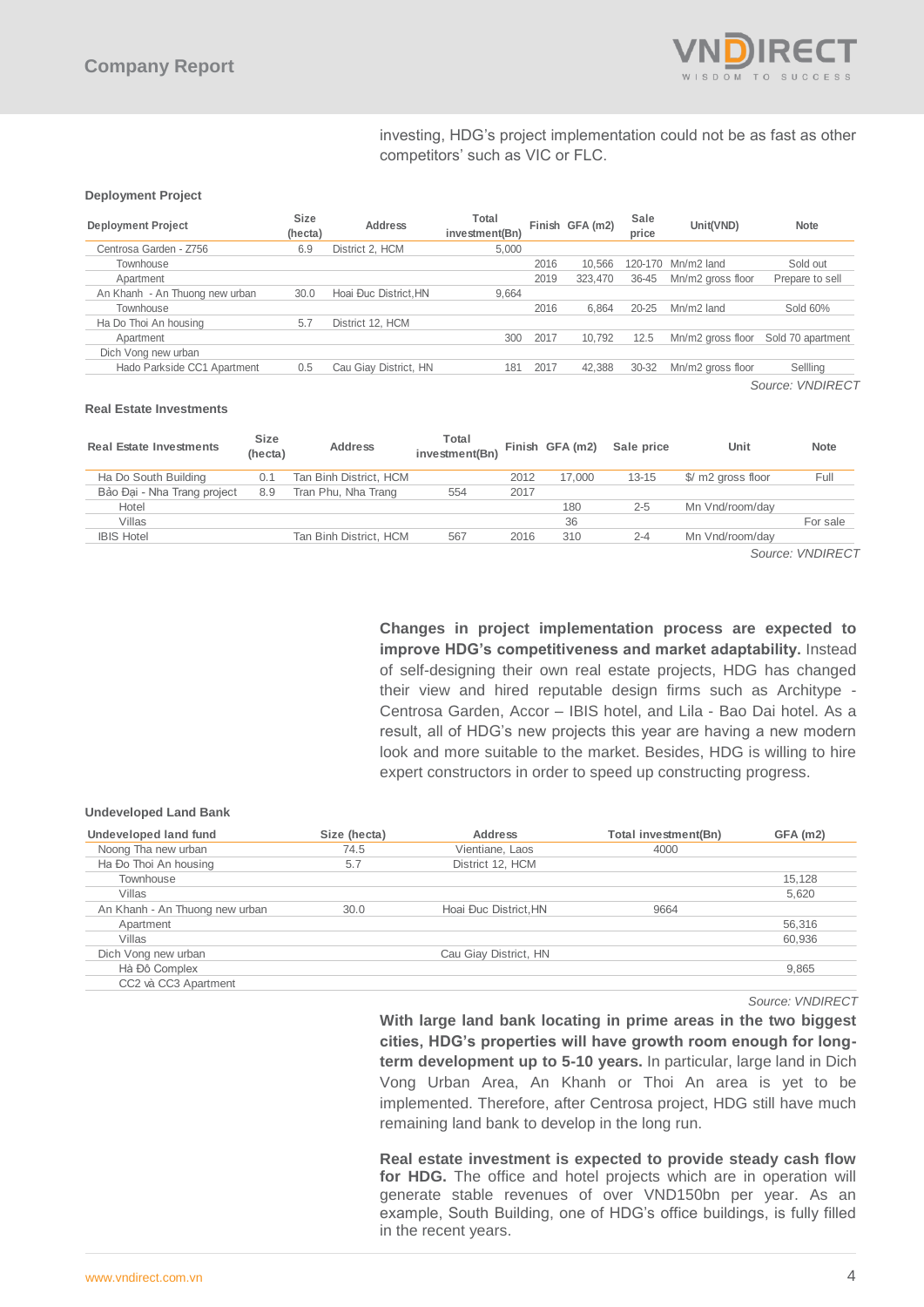

# **HA DO CENTROSA**

In the previous years, Ha Do only developed small apartment buildings with single block. However, the complex Z765 – Ha Do Centrosa Garden started in 2016 will mark a major turning point for HDG in the upcoming years.

**With a prime location, good transport infrastructure, low construction density and sufficient nearby utilities, Centrosa is attracting tremendous interests from many buyers in Ho Chi Minh City**. The project locates on 3/2 street, District 10 at the convergence point of many arterial roads in the urban area of Saigon. Therefore, the demand for education, health, entertainment and shopping of buyers could be satisfied easily. Average construction density of 40% which is quite low creates an airy space for the complex.



*Source: Ha Do Group*

# **Project's Progress**

### **Legal Progress**

HDG has completed the legal procedures to obtain investing and building license. HDG expects to fulfill the land payment in October so it can start its sales. Currently, buyers are deposited in the form of capital contribution contracts.

# **Constructing and Selling Progress**

The project includes terrace houses, apartments and associated services such as primary and secondary schools.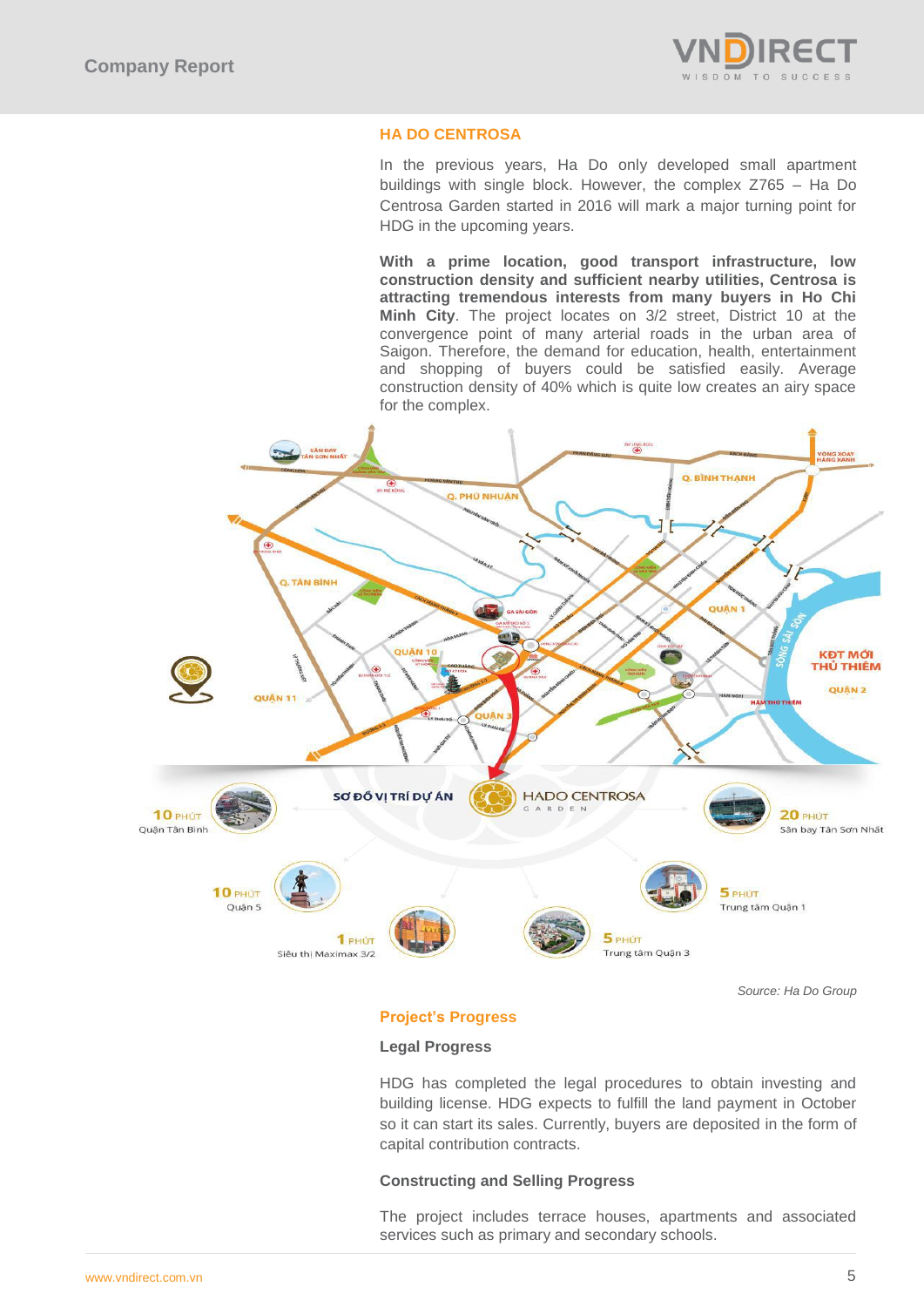

| Townhouse            | <b>Number</b> | Unit           |
|----------------------|---------------|----------------|
| Total area           | 10.566        | m <sub>2</sub> |
| Number of floors     | $4 - 5$       | Floor          |
| The floor area ratio | 3             | Times          |
| Construction area    | 7.978         | m <sub>2</sub> |
| Total floor area     | 34.343        | m <sub>2</sub> |
| Number of apartmen   | 115           | Apartment      |
| Sale price           | 120-170       | Mn/m2          |

| High building mixed     | Number                                      | Unit           |
|-------------------------|---------------------------------------------|----------------|
| Total area              | 33.701                                      | m <sub>2</sub> |
| <b>Building density</b> | 50% for retail podium, 30% for retail store |                |
| The floor area ratio    | 10                                          |                |
| Construction area       | 17.323                                      | m <sub>2</sub> |
| Total floor area        | 323.470                                     | m <sub>2</sub> |
| Total of apartment      | 2.187                                       | Apartment      |
| Average price           | 40                                          | Mn Vnd/m2      |

*Source: VNDIRECT*

# **DICH VONG NEW URBAN AREA PROJECT**

#### **Dich Vong New Urban Area**

| <b>Townhouse</b>                                    | Number                                                                                                                                                                                                                                                                                                                                                  | Unit                     |
|-----------------------------------------------------|---------------------------------------------------------------------------------------------------------------------------------------------------------------------------------------------------------------------------------------------------------------------------------------------------------------------------------------------------------|--------------------------|
| Total area                                          | 10,566                                                                                                                                                                                                                                                                                                                                                  | m2                       |
| Number of floors                                    | $4 - 5$                                                                                                                                                                                                                                                                                                                                                 | Floor                    |
| The floor area ratio                                | 3                                                                                                                                                                                                                                                                                                                                                       | <b>Times</b>             |
| Construction area                                   | 7,978                                                                                                                                                                                                                                                                                                                                                   | m <sub>2</sub>           |
| Total floor area                                    | 34,343                                                                                                                                                                                                                                                                                                                                                  | m <sub>2</sub>           |
| Number of apartmen<br>Sale price                    | 115<br>120-170                                                                                                                                                                                                                                                                                                                                          | Apartment<br>Mn/m2       |
|                                                     |                                                                                                                                                                                                                                                                                                                                                         |                          |
| <b>High building mixed</b>                          | Number                                                                                                                                                                                                                                                                                                                                                  | Source: VNDIRECT<br>Unit |
| Total area                                          | 33,701                                                                                                                                                                                                                                                                                                                                                  | m2                       |
| <b>Building density</b>                             | 50% for retail podium, 30% for retail store                                                                                                                                                                                                                                                                                                             |                          |
| The floor area ratio                                | 10                                                                                                                                                                                                                                                                                                                                                      |                          |
| Construction area                                   | 17,323                                                                                                                                                                                                                                                                                                                                                  | m <sub>2</sub>           |
| Total floor area                                    | 323,470                                                                                                                                                                                                                                                                                                                                                 | m <sub>2</sub>           |
| Total of apartment                                  | 2,187                                                                                                                                                                                                                                                                                                                                                   | Apartmer                 |
| Average price                                       | 40                                                                                                                                                                                                                                                                                                                                                      | Mn Vnd/n                 |
| finished the foundations.                           | The low-rises' infrastructure were completed and are expected to be<br>handed over in Dec 2016. Besides, the high-rise part was almost                                                                                                                                                                                                                  | Source: VNDIR            |
| booked for 2017.                                    | HDG announced that their entire terrace houses were sold out in<br>the first-week sale. At the price of VND120-170mn/m2, HDG<br>estimates to achieve revenue of VND1.26trl from terrace houses and<br>50% of this amount will be recorded this year. The other half will be                                                                             |                          |
| from late 2018 to 2020.                             | The apartments will be built partly due to the shortage of capital.<br>In 2016, HDG only constructs two blocks namely Orchid 1 and<br>Orchid 2. We expect HDG can sell out these blocks thanks to its<br>ideal location, and start the construction for 6 remaining blocks next<br>year (4 in 2Q2017 and 2 in late 2017). The project will be delivered |                          |
|                                                     | <b>DICH VONG NEW URBAN AREA PROJECT</b>                                                                                                                                                                                                                                                                                                                 |                          |
| <b>Location:</b> Dich Vong - Cau Giay - Hanoi.      |                                                                                                                                                                                                                                                                                                                                                         |                          |
| Size: 22.5ha                                        |                                                                                                                                                                                                                                                                                                                                                         |                          |
| Dich Vong New Urban Area<br><b>Major Categories</b> |                                                                                                                                                                                                                                                                                                                                                         |                          |
| N04B2 Apartment                                     | Done in 2009.                                                                                                                                                                                                                                                                                                                                           |                          |
| Hado Park View Apartment                            | .265 m2 delivered in quarter IV/ 2014                                                                                                                                                                                                                                                                                                                   |                          |
| CC1 Apartment                                       | 2206m2, 17 floors with 135 apartments.                                                                                                                                                                                                                                                                                                                  |                          |
| CC3 home services                                   | 4.506 m2, currently leased as a tennis, is expected to make<br>condominiums.                                                                                                                                                                                                                                                                            |                          |
| Mixed buildings                                     | HDG owns 100% to 9.865 m2.                                                                                                                                                                                                                                                                                                                              |                          |
| Villa, townhouse:                                   | HDG owns 50% to 6.784 m2, was handed over to customers in                                                                                                                                                                                                                                                                                               |                          |
|                                                     | 2010.                                                                                                                                                                                                                                                                                                                                                   |                          |
|                                                     | Dich Vong New Urban Area has a complete infrastructure and nice<br>location near Dich Vong Park. Currently, HDG has successfully<br>constructed three apartment blocks (from 2009 to 2015) in this area;<br>and it also has three more land lots for projects namely CC1, CC3<br>and Dich Vong Complex for the following years.                         | Source: VNDIRECT         |
| <b>CC1 Apartment Building Project</b>               |                                                                                                                                                                                                                                                                                                                                                         |                          |
| Total investment: VND181bn.                         |                                                                                                                                                                                                                                                                                                                                                         |                          |

### **CC1 Apartment Building Project**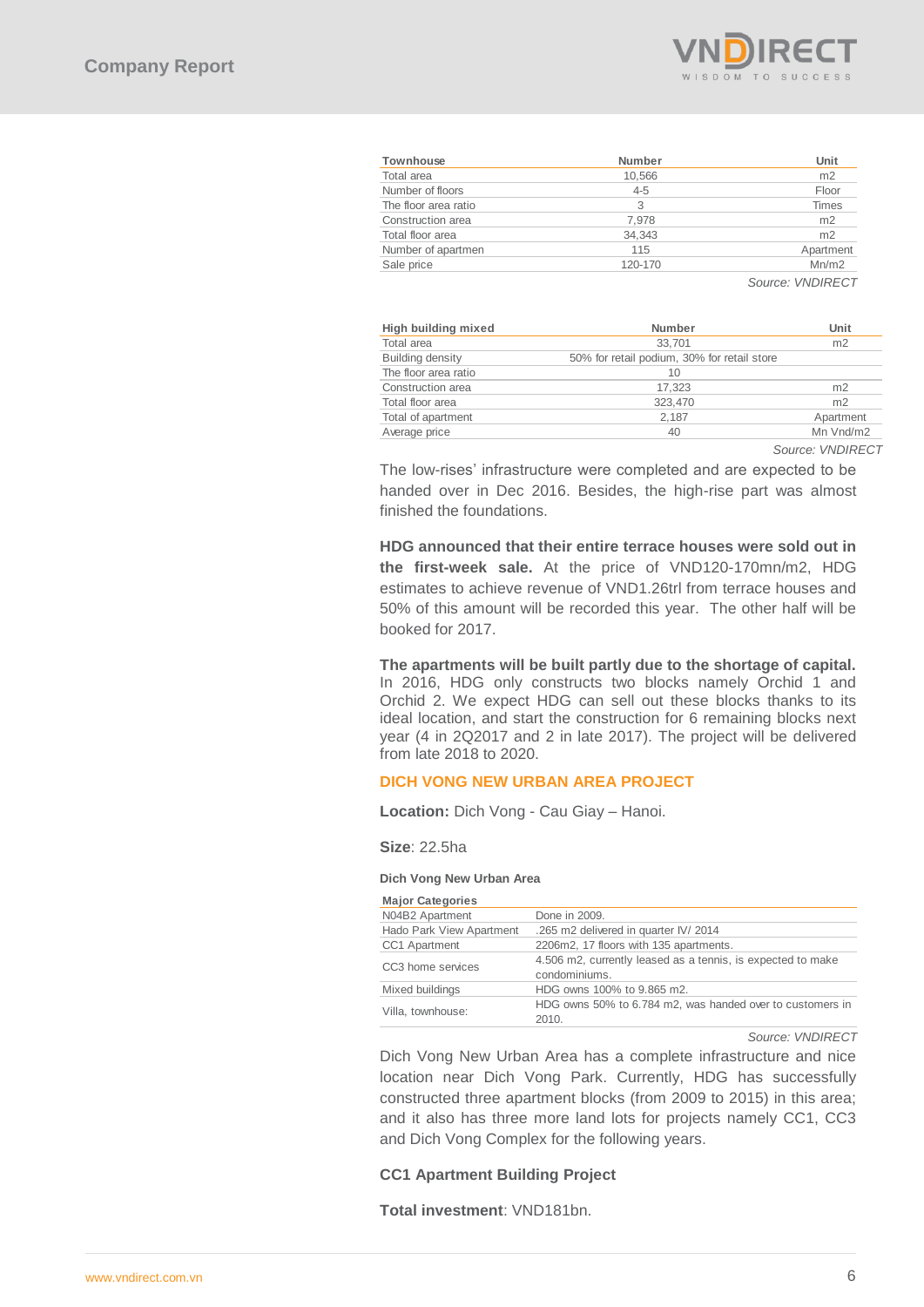

Size: 70-90 m2 for each unit.

Construction density: 40%.

Average selling price: VND32mn/m2.

**Legal progress**: HDG is in the process of seeking approval to change construction license.

**Constructing and selling progress**: HDG is completing the project's foundation. Currently, the company has received deposits of all apartments in the form of capital contribution contract and expects to handover these units in 2017- 2018.



*Source: Ha Do Group*

# **Ha Do Complex project**

**Size**: 9,865 m2.

**HDG has bought the whole project and plans to execute it in 4Q2016**. Previously, HDG only owned 50% of Ha Do Complex, and the other half belonged to Tu Liem Urban Development JSC (NTL VN).

# **OTHER REAL ESTATE PROJECTS**

# **An Khanh – An Thuong New Urban project**

Size: 30ha

Main products: apartments – 56,316 m2, villas – 60,936 m2, terrace houses – 6,864 m2.

Constructing and selling progress: The infrastructure of low-rises has been completed. HDG has sold 60% of the low-rises and there are only 49 units left. Besides, the project is now restarted with the highrises.

### **NongTha project**

Size: 74.5ha

Total investment: VND4trl.

Main products: apartments, villas and terrace houses.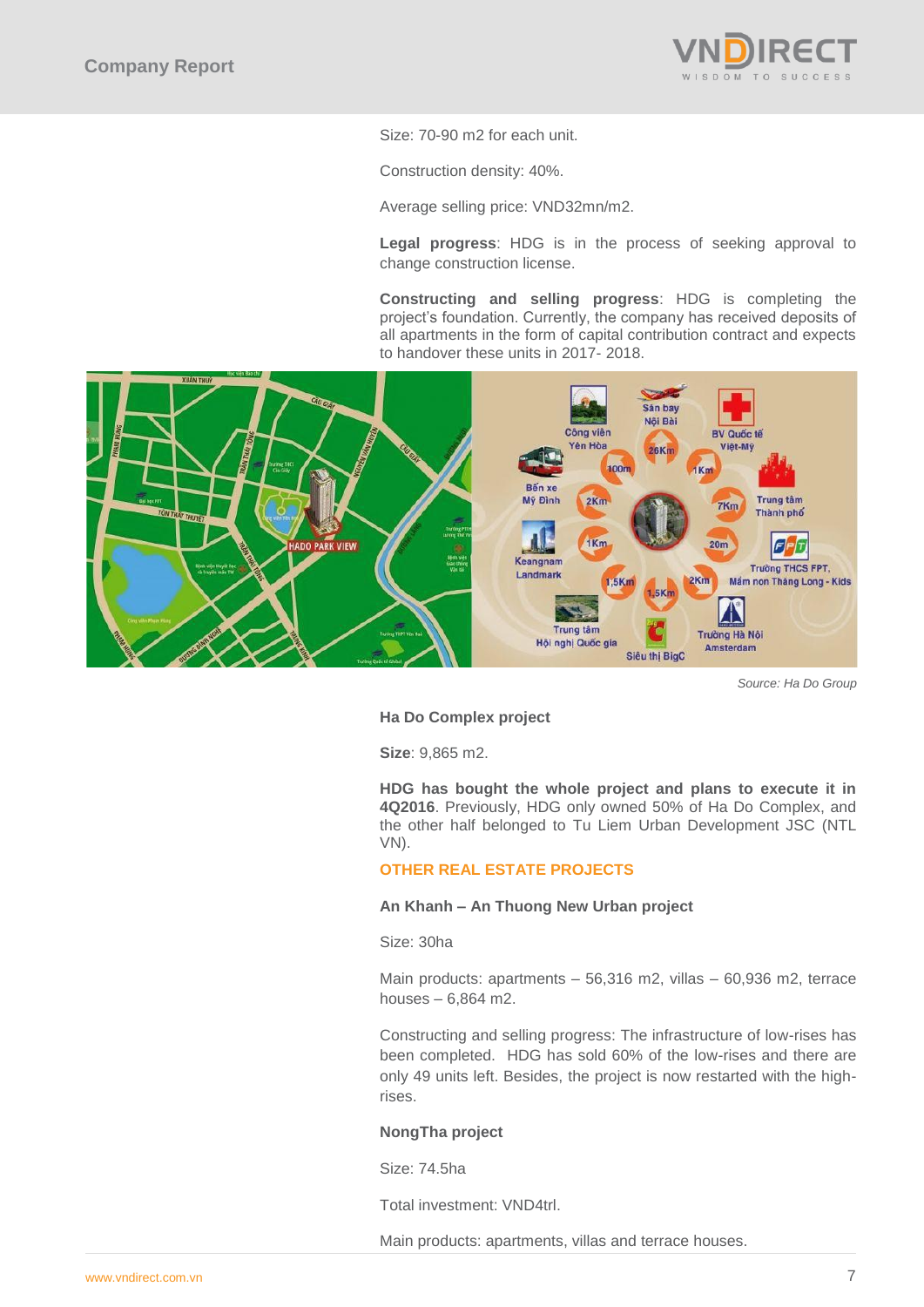

Unit size: 91.6 – 1,180 m2.

Currently, HDG has completed most of the infrastructure and resold 4ha of land to Vietnam Laos Bank in 2015 with a total value of US\$8mn. For the rest of the project, HDG are negotiating with Laos government in changing policy which permit foreign investors to build and sell commercial houses instead of 50-year renting.

# **Housing project in District 12**

Size: 5.7ha.

Total investment: VND300bn.

Main products: 124 terrace houses – 15,128 m2, villas – 5,620 m2, apartments – 3,773 m2.

Constructing and selling progress: The terrace houses were built, of which 70 units were sold, while the rest of 54 units will be sold at the price VND12.5-13mn/m2. HDG does not have further plan for the remaining land.

# **Su Van Hanh Villas project**

Size: 7,174 m2.

Products: 19 detached, duplexes, and adjacent villas.

Unit size: 290-365 m2.

Price: VND14.5-30bn/unit.

HDG has changed these villas' status from for leasing to for sales.

# **IBIS Hong Ha Hotel**

Size: 3,496 m2.

Total investment: VND567bn.

Products: 310 rooms (16m2 each) và 26 apartments (34-80m2 each) for rent.

Average rental price: US\$100/room.

Progress: Hotel will be opened in Oct 2016.

### **Bao Dai – Nha Trang Hotel**

Size: 8.92ha

Total investment: VND554bn.

Products: 5-star hotel (180 rooms) and 41 villas for rent and sales.

This project is on the progress of completion and is expected to open in Oct 2016.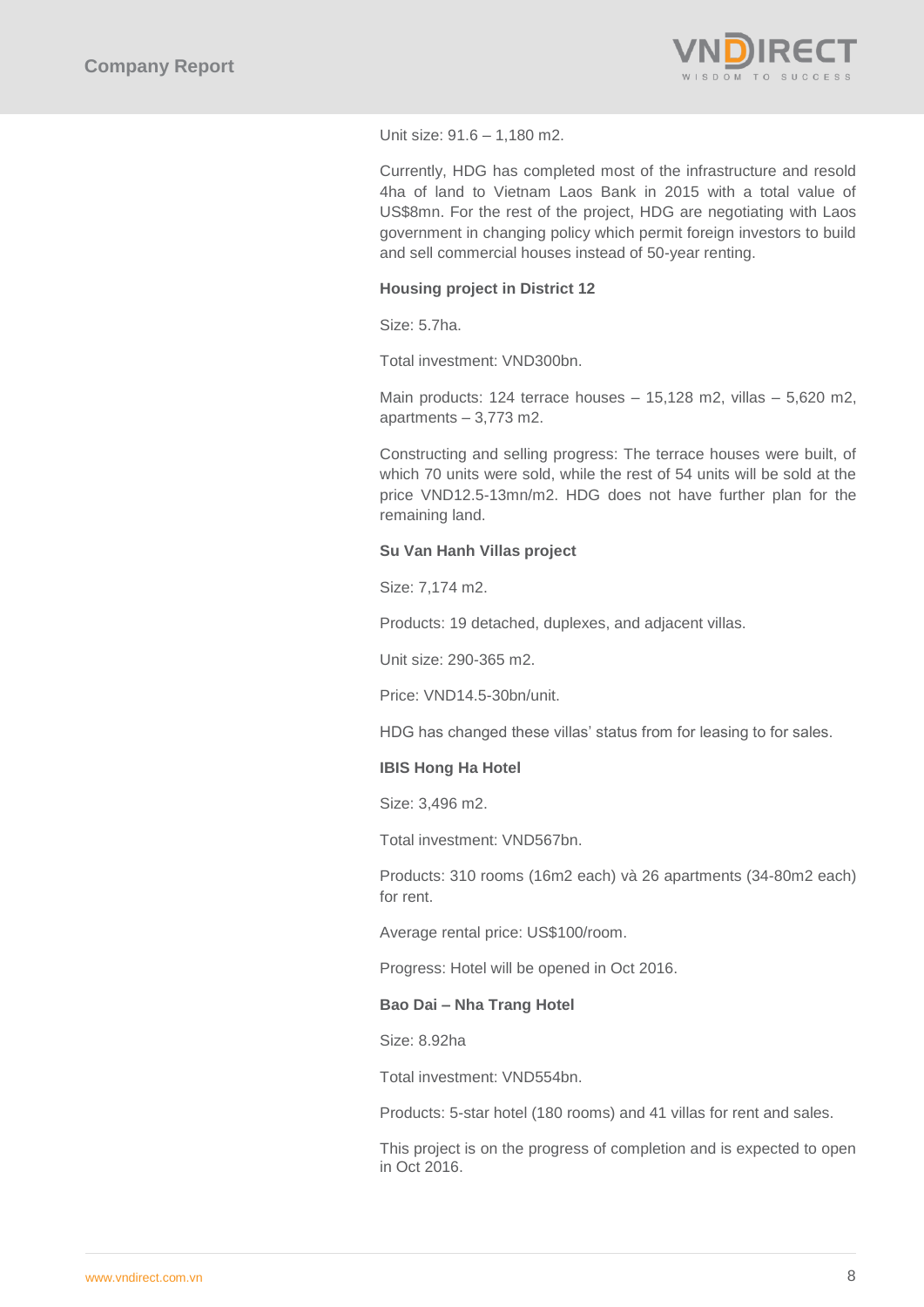

### **Progress Handover of Ongoing Projects**

| Centrosa Garden - Z756         | 2016 | 2017 | 2018 | 2019 | 2020 |
|--------------------------------|------|------|------|------|------|
| Townhouse                      |      |      |      |      |      |
| Orchid 1 & 2 Apartment         |      |      |      |      |      |
| Mixed 4 Apartment              |      |      |      |      |      |
| Mixed 2 Apartment              |      |      |      |      |      |
| An Khanh - An Thuong new urban |      |      |      |      |      |
| Townhouse                      |      |      |      |      |      |
| Ha Đo Thoi An housing          |      |      |      |      |      |
| Apartment                      |      |      |      |      |      |
| Dich Vong new urban            |      |      |      |      |      |
| Hado Parkside CC1 Apartment    |      |      |      |      |      |
| Bao Đai - Nha Trang project    |      |      |      |      |      |
| Hotel                          |      |      |      |      |      |
| Villas                         |      |      |      |      |      |
| <b>IBIS Hotel</b>              |      |      |      |      |      |

### **CONSTRUCTION SEGMENT**

**Over the past 4 years, on average, construction segment has contributed VND700bn in revenue (accounting for over 50% of total revenue) and VND40bn in profit to HDG annually**. Specifically, FY2015, construction segment had generated revenue of over VND795bn and EAT of VND41bn to the whole group.

**Gross Profit Margin - Construction**



### **Source: VNDIRECT**

*Source: VNDIRECT*

**Thanks to revenues mainly generated from projects of the Ministry of Defense and government agents, HDG's revenues and profits have always remained steady.** In particular, recent projects include Convention Centre of Tra Vinh Province, Bac Giang Province Assembly Hall, and Muong Tip road construction projects from Mark L8 to L10.

**Furthermore, HDG has relatively higher gross profit margin compared to its peers in the real estate development industry** thanks to the construction of State agents' administrative buildings and provincial roads projects.

# **HYDROPOWER SEGMENT**

HDG has recently raised its ownership from 39% to 51.5% in Za Hung JSC - owner of Za Hung, Nam Pong and Nhan Hac Hydropower Plants - this year, thereby making Za Hung JSC one of its subsidiaries. Hence, HDG's 2016 consolidated financial statements will begin to record additional revenue from hydropower segment.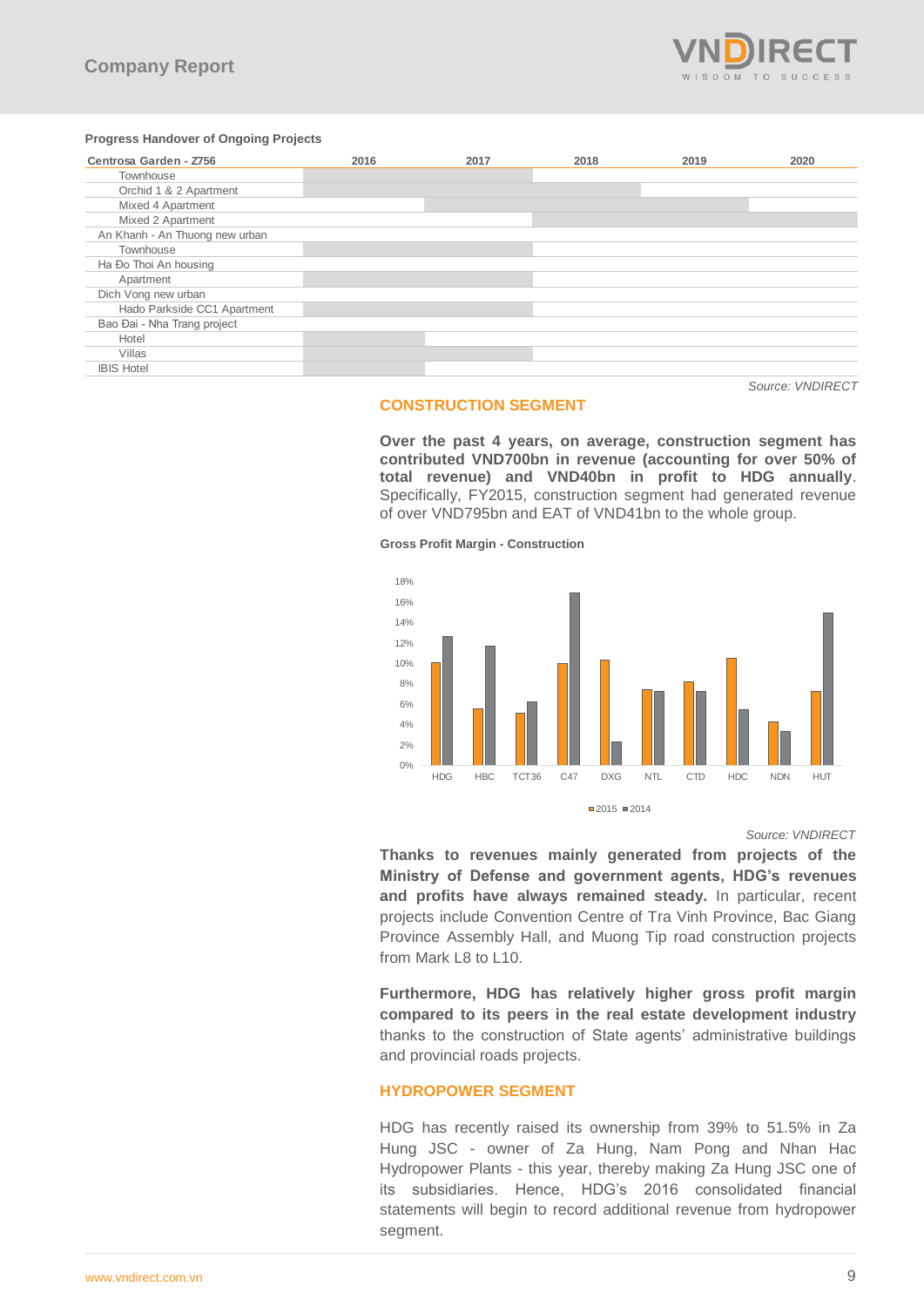

### **Hydropower Projects**

| <b>Projects</b>     | <b>Address</b> | <b>Capacity MW</b> | Finish  | Total<br>investment(bn) | Operation | Capacity | Output<br>million<br>KWH / year |
|---------------------|----------------|--------------------|---------|-------------------------|-----------|----------|---------------------------------|
| Za Hung Hydropower  | Quang Nam      | 30                 | 2009    | 600                     | 2009      | 100%     | 122.7                           |
| Nam Pong Hydropower | Nahe An        | 30                 | 2013    | 740                     | 2014      | 60%      | 123.3                           |
| Nhan Hac Hydropower | Nahe An        | 60                 | Q3/2018 | .700                    | 2018      | $0\%$    | 220                             |

 *Source: VNDIRECT*

**Average Electricity Price at On-Peak and Off-Peak Hour (VND)**



 $\n **Div** season **Example 2** Rainv season$ 

*Source: VNDIRECT, EVN*

**Stable cash flows will ensure HDG's long-term sustainability.** With Za Hung and Nam Pong Hydropower Plants having been in operation, HDG will realize annual revenue of over VND220bn from this segment. Additionally, when Nhan Hac Hydropower project comes into operation in 2019, the corporation's revenue will rise by at least VND400bn/year.

**In certain areas where rainy season lasts longer than 5 months, HDG will benefit from the electricity charges calculation method**  set by Electricity of Vietnam Group (EVN). According to EVN's calculation, price list with avoidable costs will be applied to HDG's two 30-MW hydropower stations. Accordingly, electricity prices will be calculated for 4 months of rainy season and 8 months of dry season, noted that electricity charges in dry season is always higher than that in rainy season. Thus, HDG's hydropower plants will benefit when electricity charges are calculated.

**In addition, La Nina will have positive effects on the operation of hydropower stations.** Particularly, thanks to the high annual rainfall and large reservoirs, HDG's hydroelectric plants will be able to achieve high capacity, especially Nam Pong Unit, which currently operates at 60% of its capacity. Hence, we assume that Nam Pong Hydropower Plant will likely reach 80% of the capacity this year.

# **FINANCIAL ANALYSIS**

**ROE is equal to the industry's average**: FY2015, HDG's ROE reached 13%, which was the average among the majority of listed real estate companies, such as NTL and Khang Dien House Trading and Investment JSC (KDH VN).

**Sharp increase in insolvency risk**: Debt-to-equity ratio has been maintained at a moderate level of 60% over the past few years. FY2015, current ratio and quick ratio remained safe above 2x. However, since borrowing increased significantly in 2Q2016, the corporation's total loans and financial liabilities have soared to over VND2.5trl. Consequently, HDG's current ratio has dropped to only 0.91x.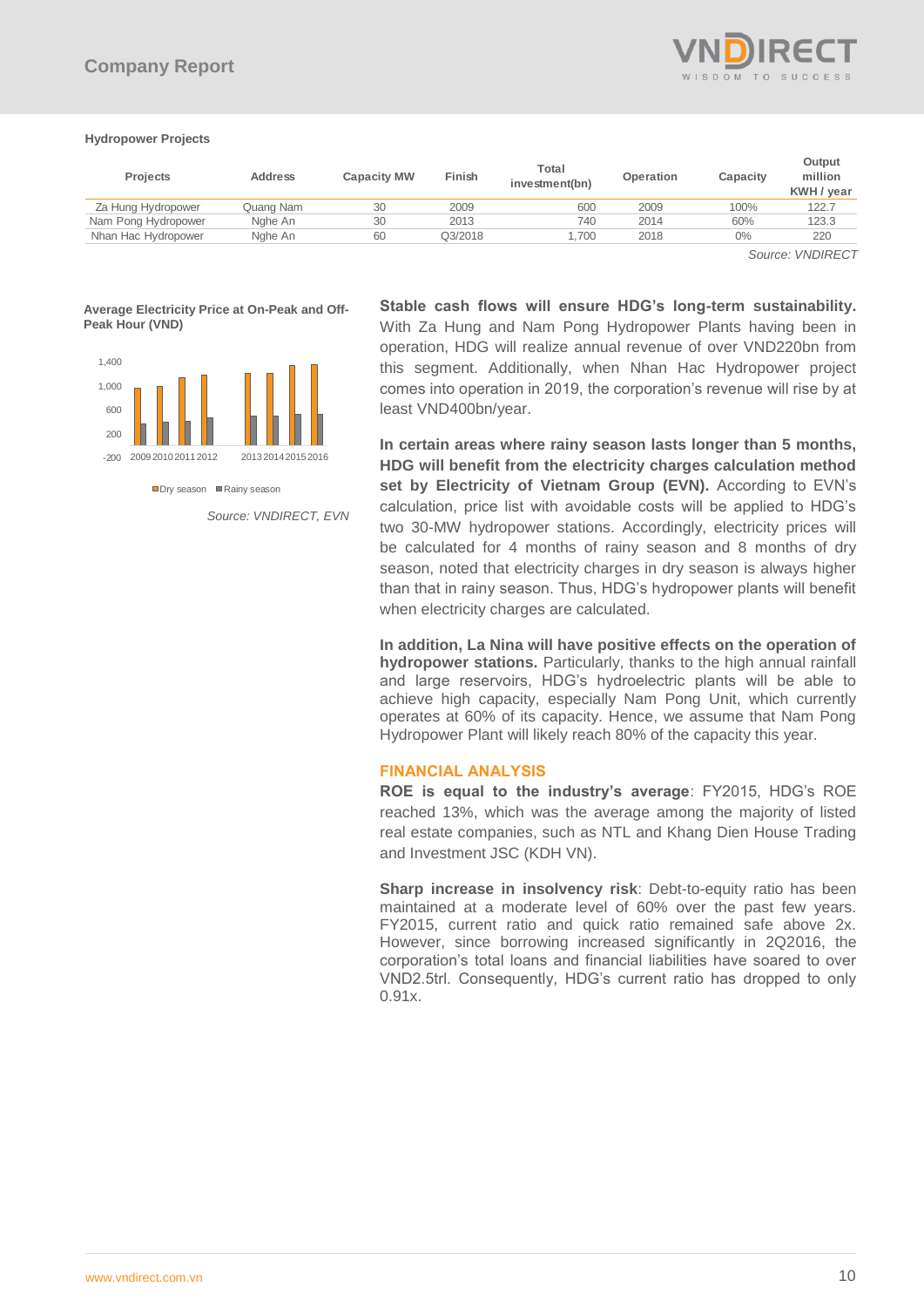

### **Quick and Current Ratio in 2015**



### *Source: VNDIRECT*

**The spike in loans within 2016 came from the consolidation of Za Hung JSC and the capital mobilization for developing Centrosa Garden Project.** A typical feature of hydroelectric power industry is that borrowing usually makes up 70% of the company's total capital. Accordingly, the surge in 2016 borrowing was mainly due to the subsidiary Za Hung JSC being consolidated in Q2.

In addition, HDG had also issued VND600bn worth of bonds in 2Q2016 in order to pay land-use expenses for constructing Centrosa Garden Project. Interest expenses incurred from such borrowing will be capitalized within 2016 and accumulated in HDG's Constructionin-progress account.



# **Total Debt:**

*Source: VNDIRECT*

**Debts will continue to rise strongly in the next 5 years.** With the plan to undertake several real estate and hydropower station construction projects in the following 5 years, HDG has not had any intention regarding capital increase. Instead, the corporation uses financial leverage via bond issuance and bank loans. Therefore, it is likely that debts will grow dramatically in the future.

**EPS in recent years has still been slightly higher compared to that of some peers within the industry.** Thanks to HDG recording the remaining parts of projects completed since 2014, namely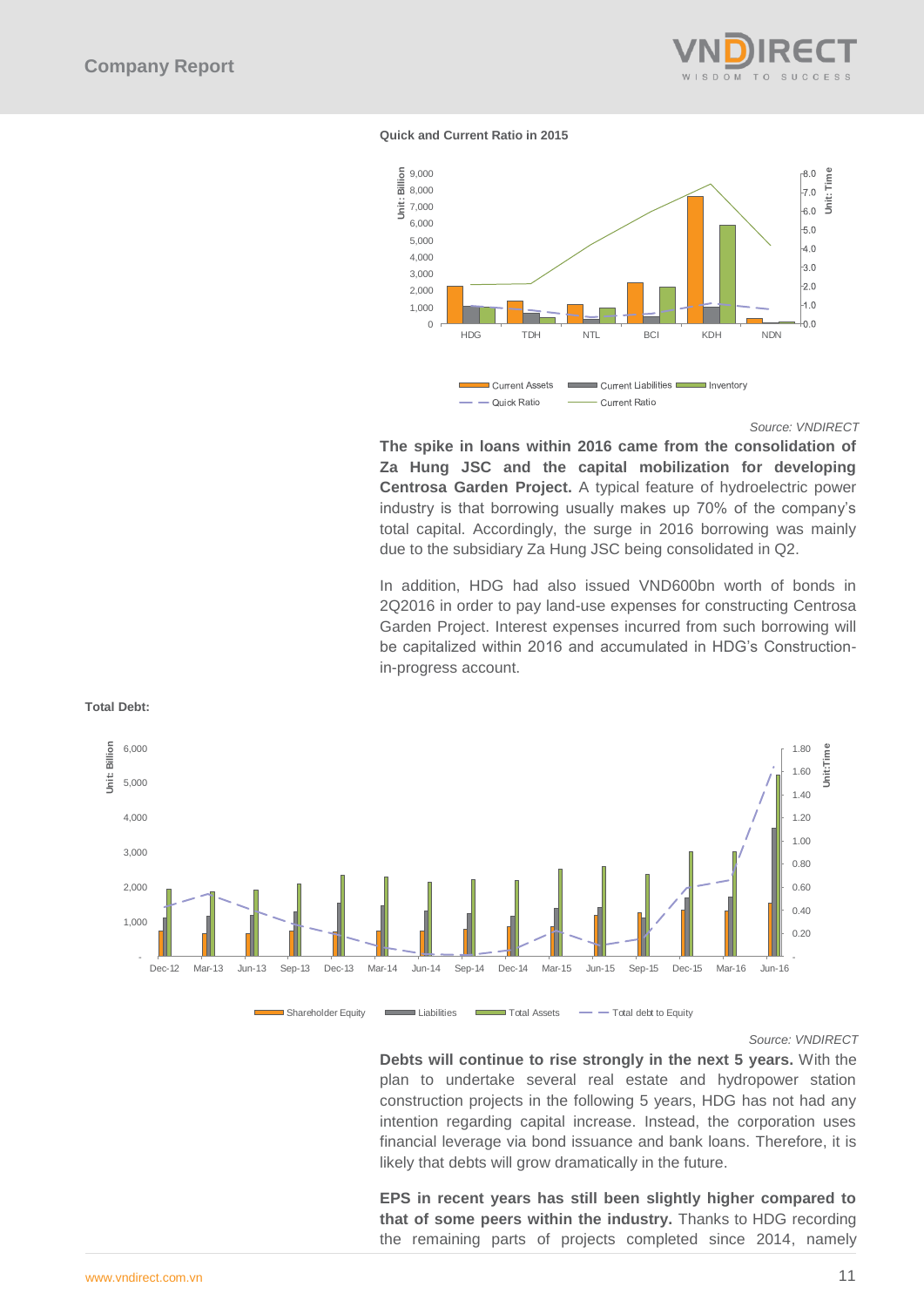

Parkview Apartment Project in Dich Vong urban area, and the stability in construction segment, HDG's 2015 EPS still remained stable at VND1,849/share.

**Dividends will be paid steadily in the next 5 years.** The corporation plans to pay 2015 cash dividend of VND500/share and 2015 stock dividend at the ratio of 10:1



*Source: VNDIRECT Source: VNDIRECT*

# **OPERATING OUTCOMES:**

# **For the accumulated 6m2016, HDG's revenue grew robustly, whereas its EAT declined due to the following reasons:**

In 1H2016, HDG posted 52% hike in revenue compared to that in 1H2015. Such growth occurred as a result of consolidating its subsidiary Za Hung JSC, and thereby additional revenue from hydropower segment was recorded.

1H2016 interest expenses hit VND51.5bn (25 times higher compared to that of 1H2015) accordingly. As mentioned above, such expenses rose drastically due to the VND600bn bond issuance and more interest expenses being realized from the consolidated subsidiary - Za Hung JSC.

Selling and admin expenses soared sharply by 16% YoY. Selling expenses grew strongest, as HDG promoted sales of terrace houses in Centrosa Garden Project. At the same time, management costs for hydropower stations being consolidated had also contributed to the surge in total admin expenses for 1H2016.

**We forecast that the major growth driver will come from real estate, along with the stability in both construction and hydropower segments within the period 2016-2020**. Specifically, real estate segment will make up more than 70% of total revenue during this period owing to Centrosa Garden Project's large contribution, when the terrace houses are recorded for 2016 and 2017; and the apartment project is recognized from the end of 2018 to 2021. Moreover, hydropower segment will further escalate from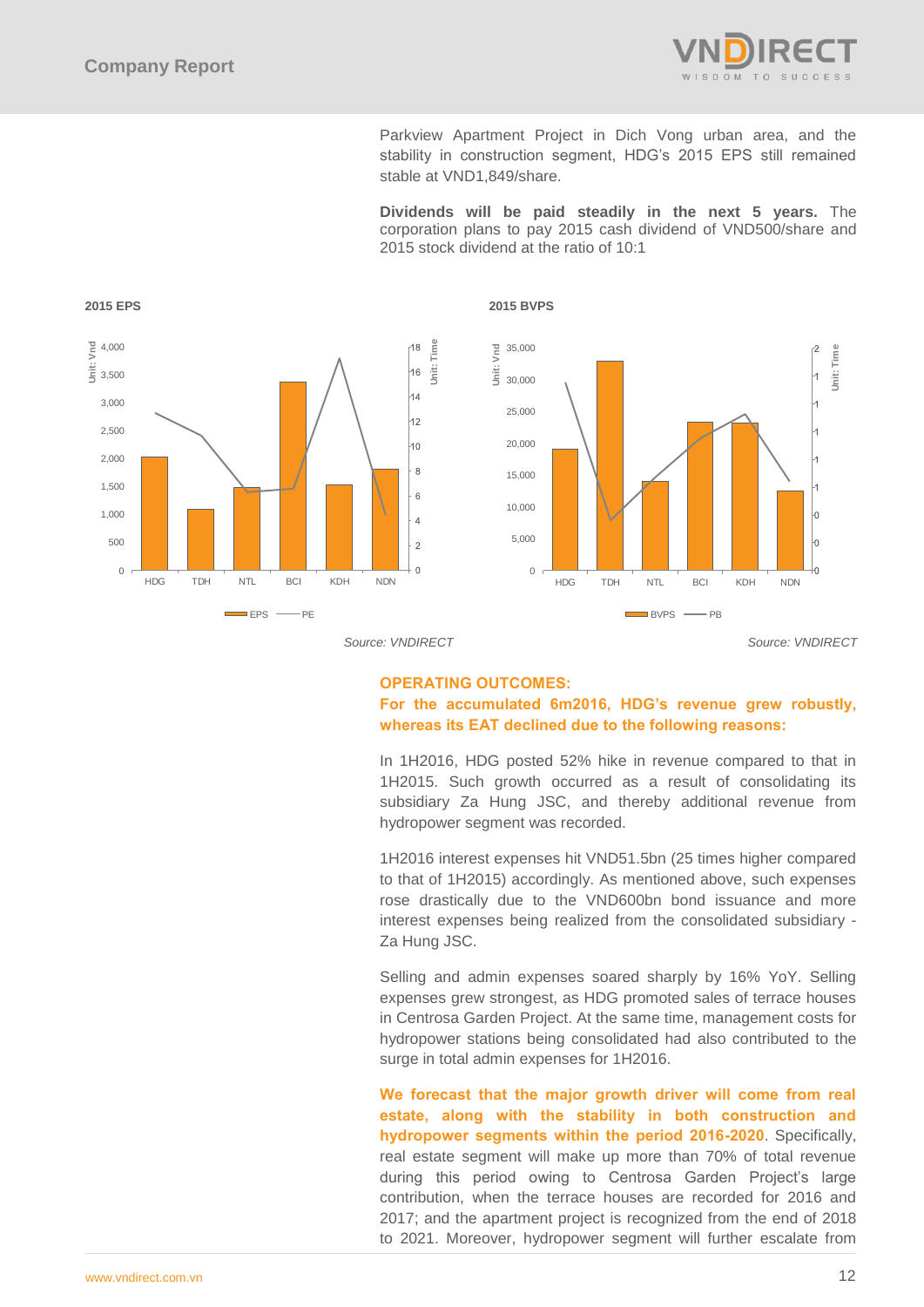

2019 when Nhan Hac Hydropower Plant starts its operation. Additionally, real estate investments such as rental offices and hotels will also generate steady cash flows for HDG in the coming years.

**In 2H2016, HDG's revenue from real estate segment will increase significantly.** After the mobilization via bond issuance to pay for the land usage and terrace houses handover in Centrosa Garden in November, HDG will record an additional VND700bn in revenue in the last 02 months of 2016. Therefore, the company's expected 2016 revenue will improve drastically to reach VND1.867trl, of which VND950bn, VND710bn, and VND224b will be generated from real estate, construction, and hydropower, respectively.

**Although the revenue posts a strong growth, selling expenses and project implementation expenses also increase significantly. Thus, HDG's 2016 EAT only reaches an average growth.** In addition, since 2016 is an important year for Centrosa Garden project, more selling and marketing expenses will be spent to enhance HDG's brand name. Therefore, EAT will be affected and EPS' growth rate will be only adequate.

| 2016<br>2017<br>2018<br>2019<br>2020      | Projects                                             |
|-------------------------------------------|------------------------------------------------------|
| 2,405<br>630<br>630<br>505<br>1.683       | Ha Do Center Complex Project - 756 Saigon            |
| 69<br>69                                  | An Khanh - An Thuong new urban project (Dragon city) |
| 15<br>22<br>22                            | Ha Do housing projects Thoi An District 12, HCMC     |
| 269<br>90                                 | Dich Vong new urban                                  |
| 12<br>117<br>117<br>117<br>117            | Ibis Hotel 2 Hong Ha project                         |
| 99                                        | Ha Do Villas project in District 2, HCMC             |
| 40<br>80<br>100                           | Su Van Hanh - Ha Đo Garden Villas project            |
| 8<br>61<br>61<br>61<br>49                 | Bao Đai - Nha Trang Project                          |
| 41<br>41<br>41<br>41<br>41                | Real estate for rent                                 |
| 13<br>33<br>19<br>23<br>53                | Service charges of real estate projects              |
| 710<br>710<br>710<br>710<br>710           |                                                      |
| 224<br>413<br>224<br>224<br>271           | Hydroelectric                                        |
| 1,861<br>2,230<br>1,893<br>3.800<br>2,917 | <b>Total Revenue</b>                                 |
|                                           |                                                      |

### **Forecast Revenue from 2016 to 2020 (VNDbn)**

 *Source: VNDIRECT*

**Two hydropower plants of HDG's affiliate Za Hung are relatively new, so they have long depreciation periods.** Thus, 2016 depreciation costs surge by 4.6 times compared to 2015's. When Nhan Hac hydropower plant goes into operation in 2019, HDG's depreciation costs will continue to rise sharply.

**EPS from 2010 to 2020**



*Source: VNDIRECT*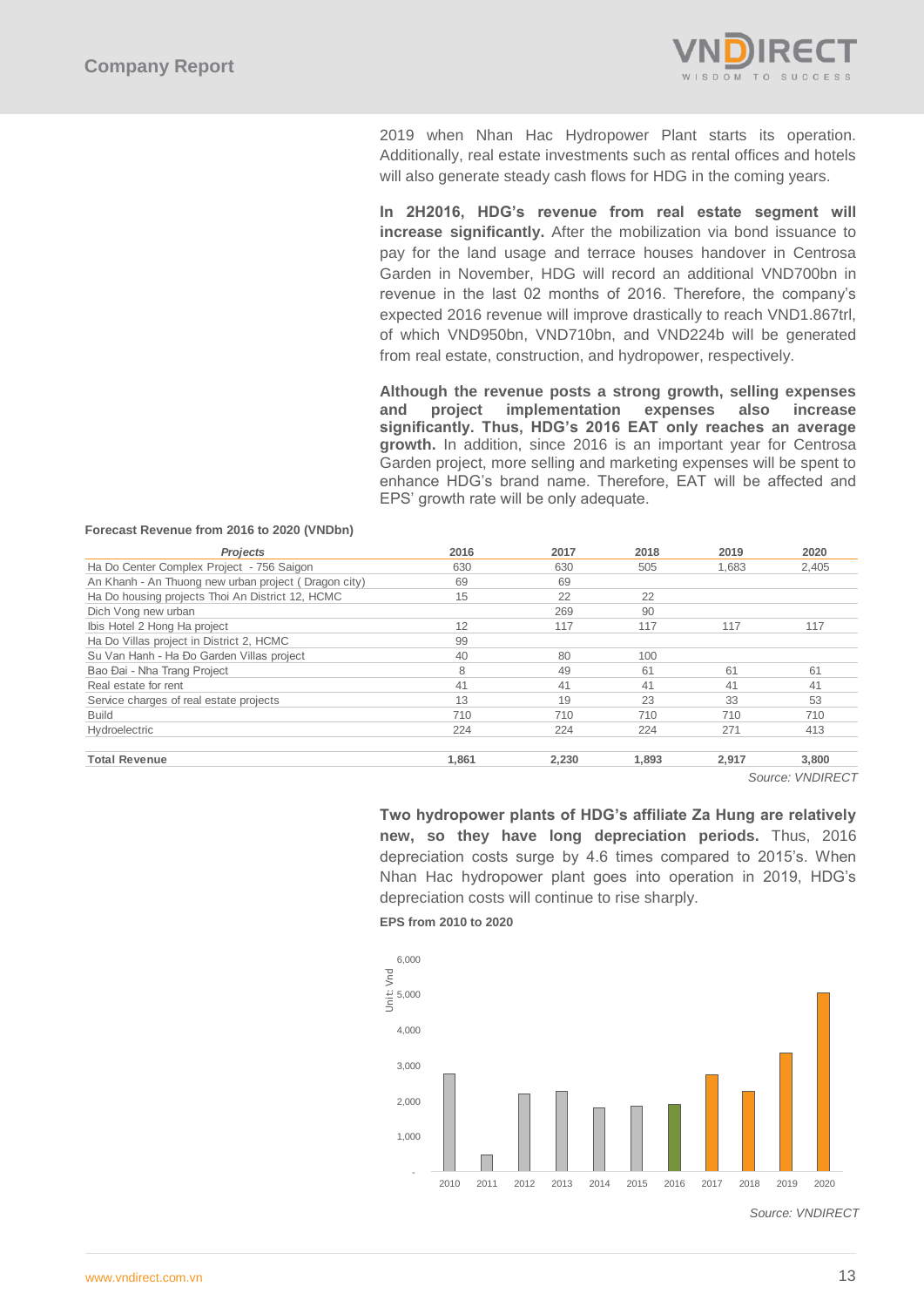

**EPS will slightly increase in 2016 but will surge further in 2019.** In particular, expenses escalate compared to 2015's as HDG invests heavily in the key projects. Thus, 2016 EPS will only increase by 6% YoY. However, apartment and hydropower plant projects will be handed over and go into operation in 2019, so EPS will improve significantly.

# **VALUATION**

Due to the fact that in real estate industry, value is not fully reflected in the financial statement, we choose "The total value of each project" method to calculate the company's current value.

In case of the real estate projects, we use the "Residual" method to evaluate each project's value. Some key assumptions include:

- Cash inflow is calculated according to the customers' depositing progress
- Cash outflow is calculated based on the return on investment of each project's investment category.
- WACC is at 15%

In case of the hydropower projects, we use "Net present value" (NPV) method to calculate the projects' current value. Some key assumptions include:

- Equipment replacement cycle: every 15 years.
- Rainy season: 4 months
- Dry season: 8 months
- Average electricity price during rainy season: VND537/kWh
- Average electricity price during dry season: VND1,355/kWh
- Forest environmental fee: VND20/kWh

### **Valuation Based on Projects**

| <b>Projects</b>                           | <b>Billion</b> |
|-------------------------------------------|----------------|
| Ha Do Center Complex Project - 756 Saigon | 2,850          |
| Ibis Hotel 2 Hong Ha project              | 156            |
| Bao Đai - Nha Trang Project               | 82             |
| Real estate for rent                      | 211            |
| <b>Build</b>                              | 537            |
| Hydroelectric                             | 1,028          |
| Other                                     | 389            |
|                                           |                |
| Enterprise value                          | 5,253          |
| Current debt                              | 2,592          |
| Minority interest                         | 573            |
| Cash                                      | 390            |
| Owner's equity                            | 2.478          |
|                                           |                |

Owner's equity/ share (VND / share) **32,631**

*Source: VNDIRECT*

# **RISK**

In real estate market, oversupply and high competition, especially in the mid-end and high-end segments, pose as the biggest risks. Currently, Ho Chi Minh City and Hanoi face a significant oversupply of housing, which is forecast to rise drastically in 2017. Meanwhile, real estate investment corporations will increasingly focus on building the brand names and creating strong signatures for each project,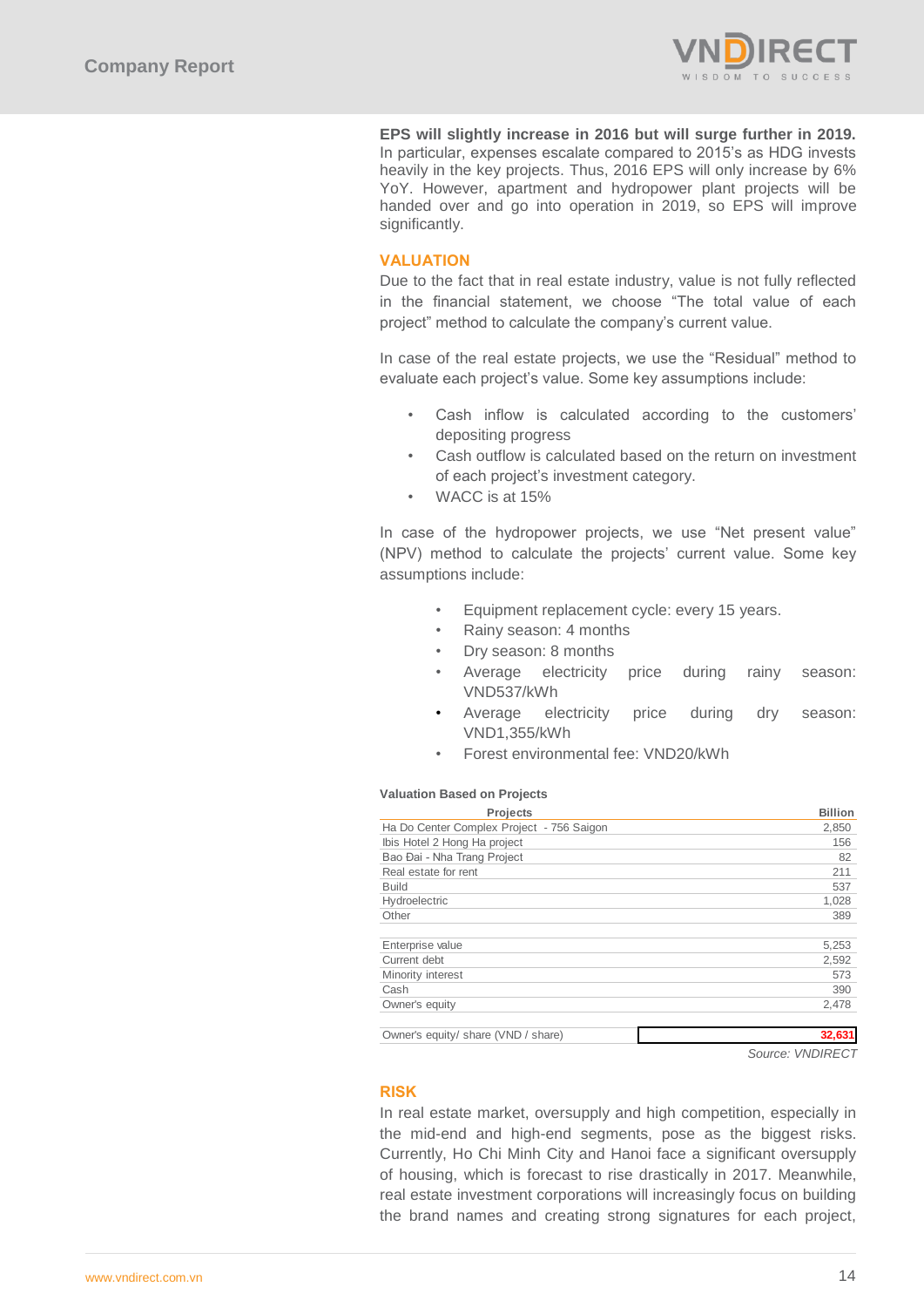

including ideal location, appealing design, and many modern facilities, to enhance the attractiveness and stimulate the demand.

Interest rate risk will increase as HDG's capital mostly comes from loans. Currently, the risk is low with the low interest rates. However, in the next 2-3 years, when the interest rates surge again, interest expenses will negatively impact HDG's profits. In particular, if the interest rates increase by 1%, HDG will have to pay an additional VND25bn in interest expenses.

The ability to increase hydropower plants' capacity is difficult. Hydropower plants can affect the ecosystem tremendously, especially in Vietnam – an agricultural country. In the recent years, it is getting harder to get permission to build hydropower plants, so the plan of increasing the capacity to 200MW by 2020 is difficult to achieve. Therefore, it is highly possible that HDG will have to invest more heavily in M&A to reach the year target.

Condensed shareholder structure may lead to the company's dependence on major shareholders. Minor shareholders' opinions hardly affect the company's decisions when their votes accounts for only 5%. Besides, the major shareholders are not willing to increase the capital. Meanwhile, low liquidity is also a noticeable risk for transactions.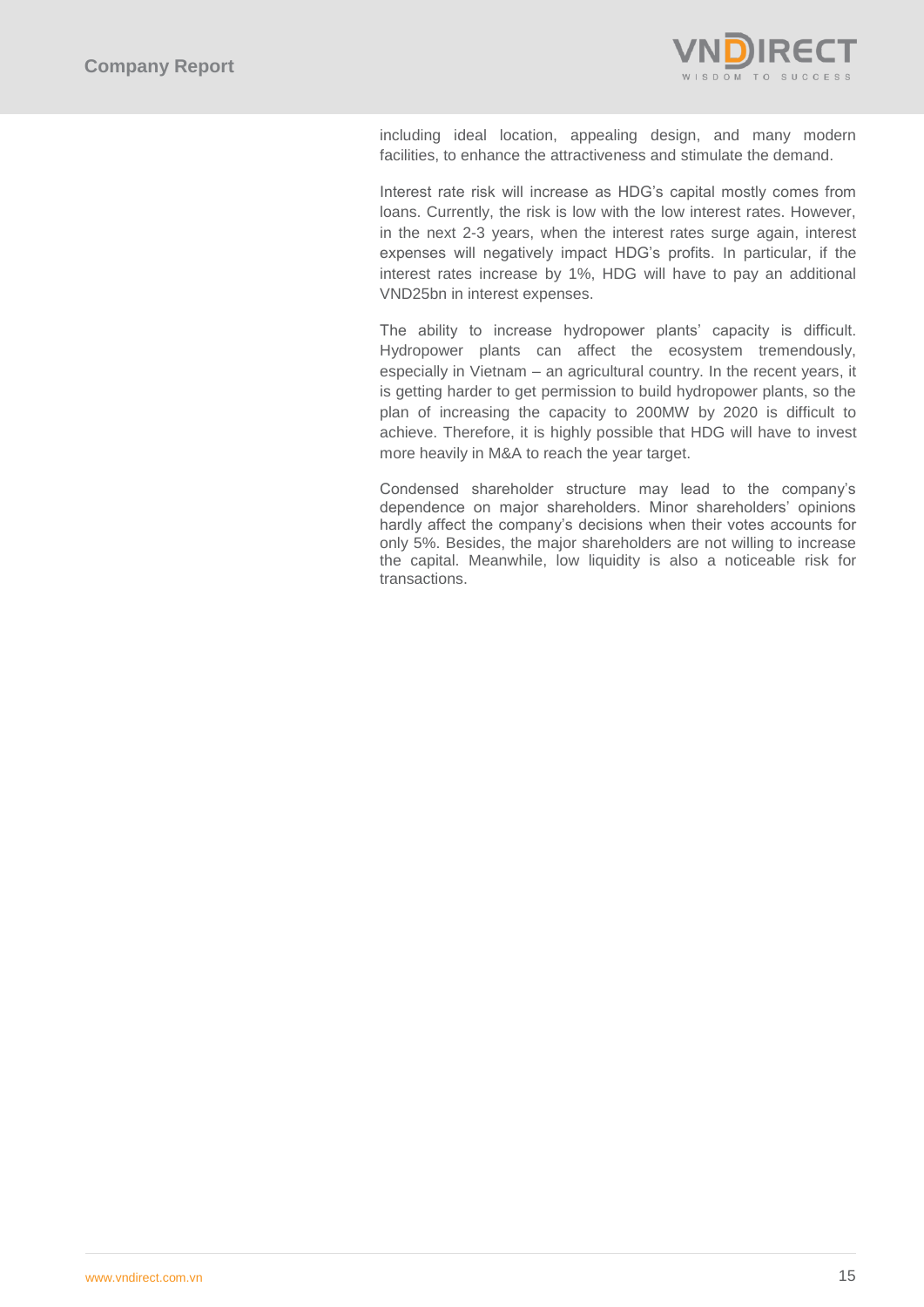### **Valuation**



#### **Income statements**

| (VNDbn)                       | $12 - 15A$ | 12-16E   | 12-17E  |
|-------------------------------|------------|----------|---------|
| Revenue                       | 1,480      | 1,861    | 2,230   |
| Cost of sales                 | (1,250)    | (1, 514) | (1,790) |
| Gen & admin expenses          | (2)        | (4)      | (4)     |
| Selling expenses              | (71)       | (130)    | (140)   |
| <b>Operating profit</b>       | 157        | 213      | 296     |
| <b>Operating EBITDA</b>       | 186        | 293      | 376     |
| Depreciation and amortisation | (29)       | (80)     | (80)    |
| <b>Operating EBIT</b>         | 157        | 213      | 296     |
| Interest income               | 10         | 61       | 62      |
| <b>Financial expense</b>      | (13)       | (97)     | (97)    |
| Net other income              | З          | $\Omega$ | 0       |
| Income from associates & JVs  | 28         | 18       | 21      |
| Pre-tax profit                | 185        | 194      | 282     |
| Taxation                      | (46)       | (49)     | (72)    |
| Minority interests            | (16)       | (14)     | (14)    |
| Net profit                    | 123        | 131      | 196     |
| Adj. net profit to ordinary   | 123        | 131      | 196     |
| Ordinary dividends            |            |          |         |
| <b>Retained earnings</b>      | 123        | 131      | 196     |
|                               |            |          |         |

### **Cash flow statement**

| (VNDbn)                                     | 12-15A   | 12-16E | 12-17E   |
|---------------------------------------------|----------|--------|----------|
| Pretax profit                               | 185      | 194    | 282      |
| Depreciation & amortisation                 | 29       | 80     | 80       |
| Other non cash gains/(losses)               |          |        |          |
| Other non operating gains/(losses)          | (21)     |        |          |
| Tax paid                                    | (79)     |        |          |
| Other operating cash flow                   | (4)      |        |          |
| Change in working capital                   | (452)    | (554)  | (61)     |
| Cash flow from operations                   | (342)    | (280)  | 301      |
| Capex                                       | (124)    |        | (351)    |
| Proceeds from assets sales                  | $\Omega$ |        |          |
| Others                                      | (61)     |        |          |
| Other non-current assets changes            | $\Omega$ |        |          |
| Cash flow from investing activities         | (185)    | 0      | (351)    |
| New share issuance                          | 135      |        |          |
| Shares buyback                              | (0)      |        |          |
| Net borrowings                              | 1,104    | 602    |          |
| Other financing cash flow                   | (355)    |        |          |
| Dividends paid                              | (14)     |        |          |
| Cash flow from financing activities         | 871      | 602    | $\bf{0}$ |
| Cash and equivalents at beginning of period | 348      | 695    | 1,032    |
| Total cash generated                        | 344      | 322    | (50)     |
| Cash and equivalents at the end of period   | 692      | 1,017  | 983      |





#### **Balance sheets**

| (VNDbn)                               | $12-15A$ | 12-16E | 12-17E |
|---------------------------------------|----------|--------|--------|
| Cash and equivalents                  | 695      | 1,032  | 987    |
| Short term investments                | 61       | 94     | 113    |
| Accounts receivables                  | 462      | 581    | 696    |
| Inventories                           | 985      | 1,239  | 1,484  |
| Other current assets                  | 37       | 106    | 35     |
| <b>Total current assets</b>           | 2,240    | 3,052  | 3,316  |
| <b>Fixed assets</b>                   | 284      | 1,603  | 1,557  |
| <b>Total investments</b>              | 203      | 256    | 306    |
| Other long-term assets                | 328      | 408    | 498    |
| <b>Total assets</b>                   | 3,055    | 5,319  | 5,676  |
| Short-term debt                       | 126      | 1,172  | 1,172  |
| Accounts payable                      | 293      | 358    | 428    |
| Other current liabilities             | 646      | 613    | 771    |
| <b>Total current liabilities</b>      | 1,066    | 2,142  | 2,372  |
| Total long-term debt                  | 675      | 1,575  | 1,575  |
| Other liabilities                     | 7        | 7      | 9      |
| Shareholders' equity                  | 1,307    | 1,035  | 1,161  |
| Minority interests                    | $\Omega$ | 560    | 560    |
| <b>Total liabilities &amp; equity</b> | 3,055    | 5,319  | 5,676  |
|                                       |          |        |        |

# **Key ratios**

|                         | 12-15A         | 12-16E         | 12-17E   |
|-------------------------|----------------|----------------|----------|
| Dupont                  |                |                |          |
| Net profit margin       | 8.3%           | 7.0%           | 8.8%     |
| Asset turnover          | 1              | $\Omega$       | 0        |
| <b>ROAA</b>             | 4.6%           | 3.1%           | 3.6%     |
| Avg assets/avg equity   | $\overline{2}$ | 4              | 5        |
| <b>ROAE</b>             | 10.5%          | 11.2%          | 17.9%    |
| Efficiency              |                |                |          |
| Days account receivable | 79             | 114            | 114      |
| Days inventory          | 288            | 299            | 303      |
| Days creditor           | 86             | 86             | 87       |
| Fixed asset turnover    | 6              | $\mathfrak{D}$ | 1        |
| <b>ROIC</b>             | 5.9%           | 3.0%           | 4.4%     |
| Liquidity               |                |                |          |
| Current ratio           | $\overline{2}$ | 1              | 1        |
| Quick ratio             | 1              | 1              | 1        |
| Cash ratio              | 1              | 1              | $\Omega$ |
| Cash cycle              | 281            | 327            | 329      |
| Growth rate (yoy)       |                |                |          |
| Revenue growth          | $(4.8\%)$      | 25.8%          | 19.8%    |
| Operating profit growth | $(12.3\%)$     | 35.6%          | 39.0%    |
| Net profit growth       | $(16.7\%)$     | 5.9%           | 49.9%    |
| EPS growth              | (24.7%)        | 5.9%           | 49.9%    |
| Share value             |                |                |          |
| EPS (VND)               | 1.849          | 1,958          | 2,936    |
| BVPS (VND)              | 19,101         | 14,982         | 16,812   |
| DPS (VND)               | $\Omega$       | 0              | 0        |

*Source: VNDIRECT*